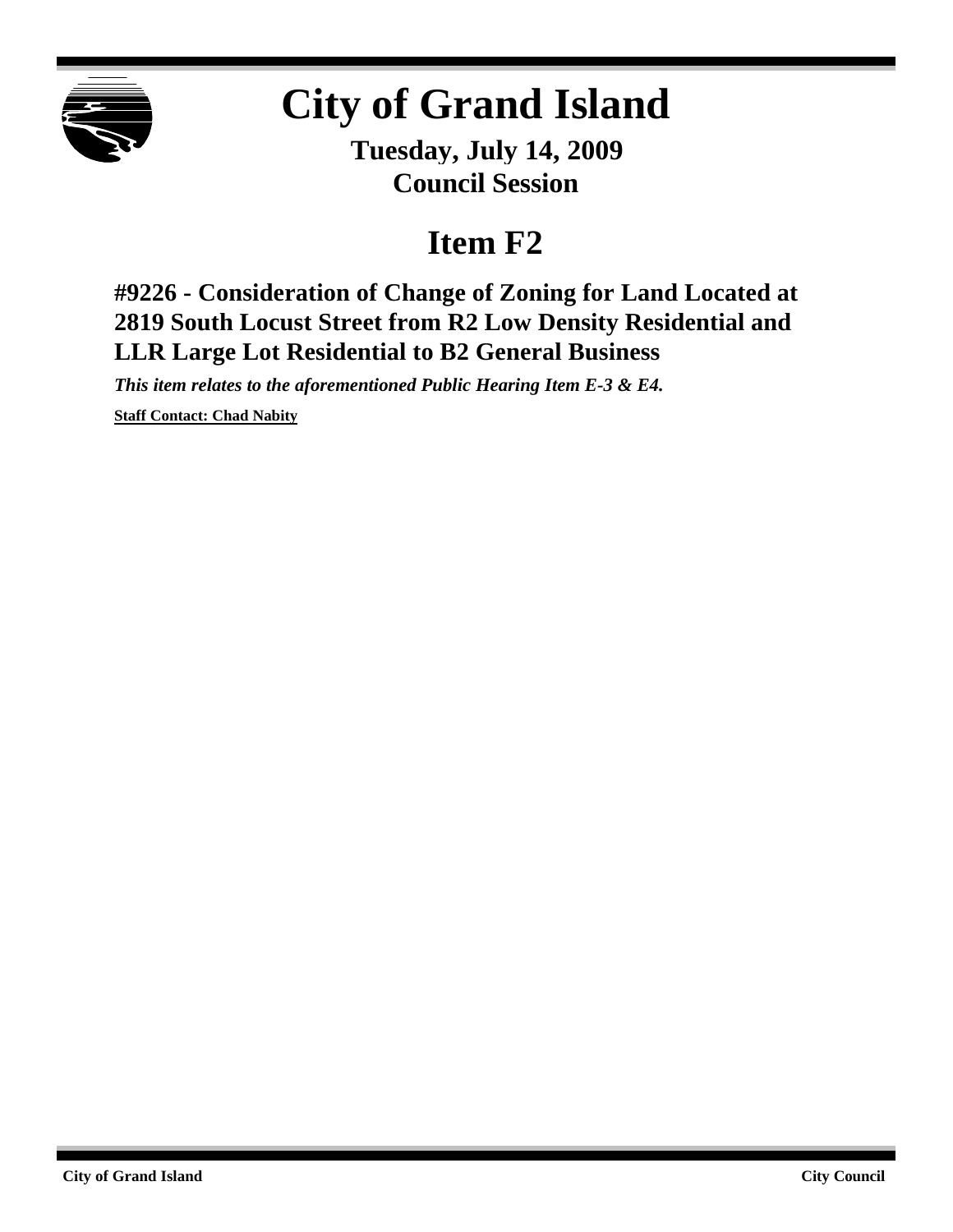## ORDINANCE NO. 9226

An ordinance rezoning a certain tract of land within the zoning jurisdiction of the City of Grand Island; changing the land use classification of part of Lot Thirty Four (34), Matthews Subdivision in the City of Grand Island, Nebraska and a part of the Northwest Quarter of the Southwest Quarter (NW1/4 SW1/4) of Section Twenty Seven (27), Township Eleven (11) North, Range Nine (9) West of the 6<sup>th</sup> P.M., in Hall County, Nebraska, more particularly described as hereafter from R2 Low Density Residential and LLR Large Lot Residential to B2 General Business Zone; directing that such zoning change and classification be shown on the Official Zoning Map of the City of Grand Island pursuant to the provisions of Sections 36-44 and 36-51; and providing for publication and an effective date of this ordinance.

WHEREAS, the Regional Planning Commission on July 1, 2009, held a public hearing and made a recommendation on the proposed zoning of such area; and

WHEREAS, notice as required by Section 19-923, R.R.S. 1943, has been given to the Boards of Education of the school districts in Hall County, Nebraska; and

WHEREAS, after public hearing on July 14, 2009, the City Council found and determined the change in zoning be approved and made.

BE IT ORDAINED BY THE MAYOR AND COUNCIL OF THE CITY OF GRAND ISLAND, NEBRASKA:

SECTION 1. The following tracts of land are hereby rezoned, reclassified and changed from R2 Low Density Residential and LLR Large Lot Residential to B2 General Business Zone:

A tract of land comprising a part of Lot Thirty Four (34), Matthews Subdivision in the City of Grand Island, Nebraska, more particularly described as follows: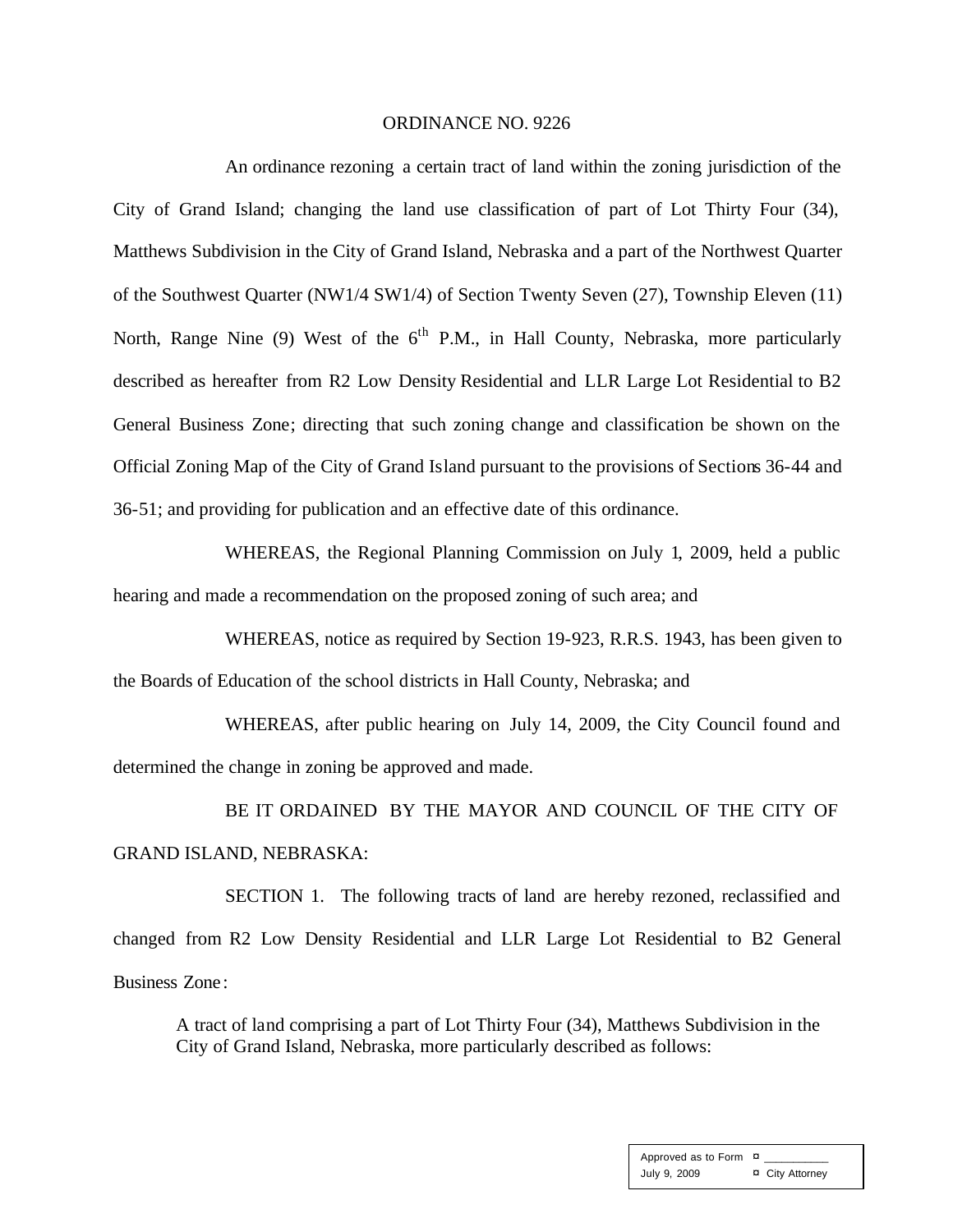Beginning at the Southwest corner of said Lot Thirty Four (34); thence Northerly along the West line of said Lot Thirty Four (34), a distance of Two Hundred Twenty (220.0) feet to a point in the centerline of Wood River; thence deflecting right 58°36'20" and running Northeasterly along said centerline, a distance of One Hundred Fifty and Two Tenths (150.2) feet; thence deflecting right  $40^{\circ}24'$  and running Southeasterly along said centerline a distance of Two Hundred and Seven Tenths (200.7) feet; thence deflecting left 61°12'30" and running Northeasterly along said centerline, a distance of One Hundred Eleven and One Tenth (111.1) feet; thence deflecting left 27°14' and running Northeasterly along said centerline, a distance of One Hundred Twenty Three and Two Tenths (123.2) feet; thence deflecting right 13"54' and running Northeasterly along said centerline a distance of Ninety Eight and Four Tenths (98.4) feet; thence deflecting right 157 °26'40" and running Southerly, a distance of Eighty Six and Fifty Six Hundredths (86.56) feet; thence deflecting left 106°23'30" and running Northeasterly, a distance of Four Hundred Seventy Six and Nineteen Hundredths (476.19) feet; thence deflecting right 104°55'10" and running Southerly, a distance of Six Hundred Seven and Three Hundredths (607.03) feet, to the Southeast corner of said Lot Thirty Four (34); thence Westerly along the South line of said Lot Thirty Four (34), a distance of Nine Hundred Twelve and Two Hundredths (912.02) feet to the place of beginning and containing 8.965 acres more or less.

A tract of land comprising a part of the Northwest Quarter of the Southwest Quarter (NW1/4 SW1/4) of Section Twenty Seven (27), Township Eleven (11) North, Range Nine (9) West of the  $6<sup>th</sup>$  P.M., in Hall County, Nebraska, more particularly described as follows:

Beginning at the Northwest corner of said Southwest Quarter (SW1/4); thence Southerly along the West line of said Southwest Quarter (SW1/4) a distance of three hundred forty eight and seventy seven hundredths (348.77) feet; thence deflecting left 88°32' and running Easterly a distance of eight hundred three (803) feet to the actual place of beginning; thence continuing Easterly along the last described course, a distance of three hundred sixty four and six tenths (364.6) feet; thence deflecting left 91°29' and running Northerly, a distance of three hundred sixty and twelve hundredths (360.12) feet; thence deflecting left 89°04'20" and running Westerly, a distance of three hundred sixty four and six tenths (364.6) feet; thence deflecting left 90°55'40" and running Southerly, a distance of three hundred fifty six and sixty six hundredths (356.66) feet to the actual place of beginning, and containing 3.015 acres more or less.

SECTION 2. That the Official Zoning Map of the City of Grand Island, Nebraska, as established by Sections 36-44 and 36-51 of the Grand Island City Code be, and the same is, hereby ordered to be changed, amended, and completed in accordance with this ordinance.